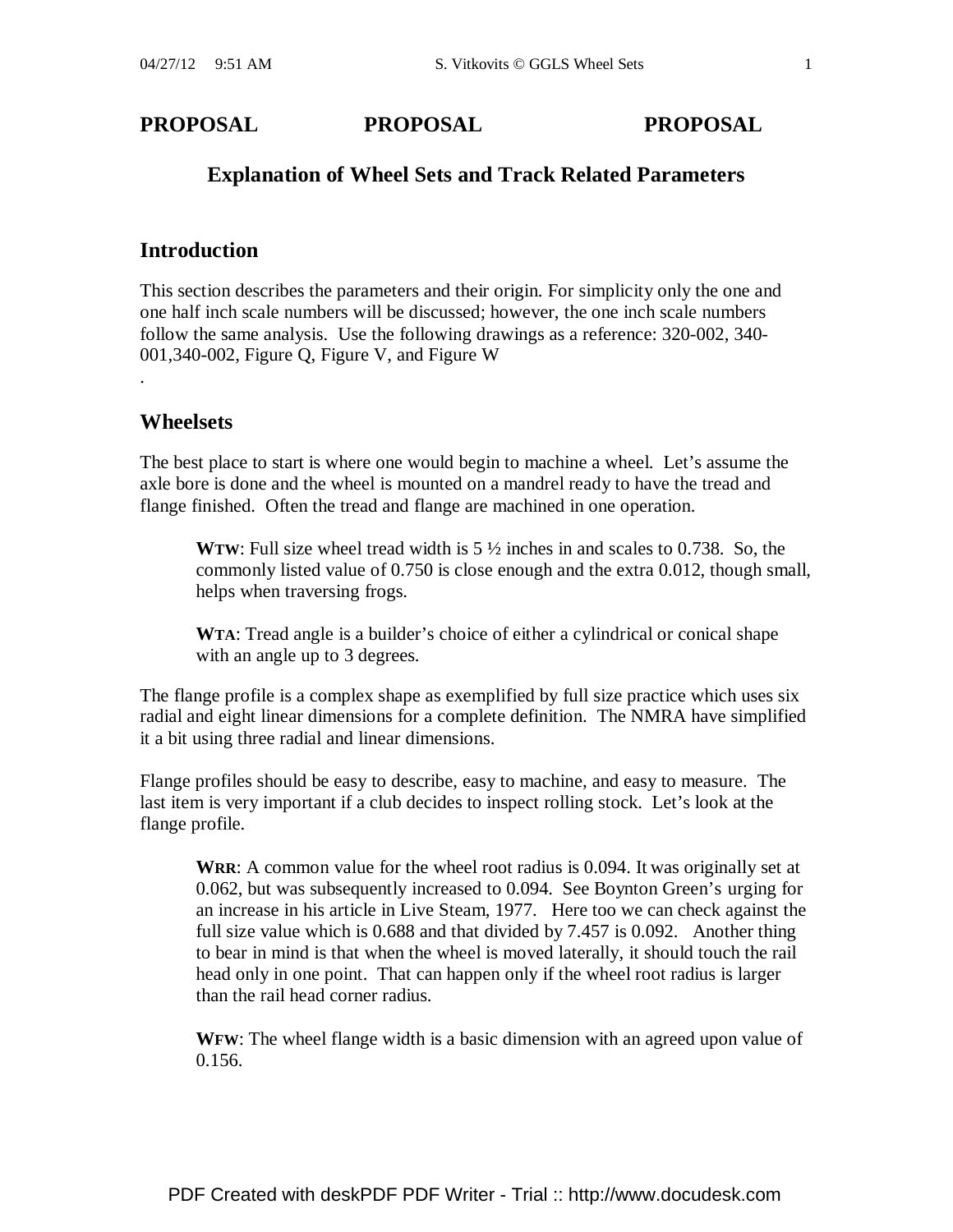Next, look at Figure V for a common description of how to machine the flange profile. In Figure V, view A, the wheel blank ready for profiling. After turning the fillet, Figure V view B, the next step calls for cutting a 10° angle into each side of the flange. In one description the builder is advised to "file a contour" for the tip. But to what radius? In another description, the tip radius is given as 5/64, but the flange width is 5/32 so the sides couldn't possibly be anything but parallel.

However, if we ignore that contradiction and inscribe a circle tangent to the two sloping sides and the bottom, we get the profile as shown in Figure V, view C. After trimming off the excess parts of the sloping sides, all that's left of the two 10° lines are segments 0.036 inches long as shown in Figure V, view D. It hardly seems worth the bother of specifying and cutting sloping lines only to end up with such tiny line segments. Also, imagine checking such a profile to any inspection specification.

The following is a suggestion for a simpler definition:

**WFD:** Suppose we eliminate the sloping lines entirely, reduce the wheel flange depth to 0.172. The new, reduced value of the flange depth is still greater than the scaled full-size value which is one inch divided by 7.4 which is 0.135 so we should be OK.

**WFTR:** Make the tip radius 0.078. That produces a profile consisting only of easily defined parts of circles. See Figure W for the result.

**WG:** Wheel Gauge is a basic dimension equal to 7.438 inches.

**WBB:** Wheel Back-to-Back is a derived parameter that is completely controlled by wheel set axle. Usually the axle is turned with a increased diameter center section whose length is equal to the following expression

> $W_{BB} = W_G - 2W_{FW}$  $W_{BB} = 7.438 - 2 \times 0.156$  $W_{BB} = 7.125$

**WCG:** Wheel Check Gauge is a derived parameter found by

 $W_{CG} = W_{BB} + W_{FW}$  $W_{CG} = 7.125 + 0.156$ .  $W_{CG} = 7.281$ .

**WTG:** Wheel Tread Gauge is a new parameter defined to rationalize the wheel set and track gauges. A wheel set should ride the rails in its tread and not on its flange root radius to prevent the wheel set from trying to separate the rails. Also, unless there is clearance, riding on the root radius will cause wear to the railhead and the wheel. Figure Q (a) shows a wheel running with adequate clearance between the flange root radius and the rail head corner radius. By adequate clearance is meant that the wheel flange is not rubbing on the rail.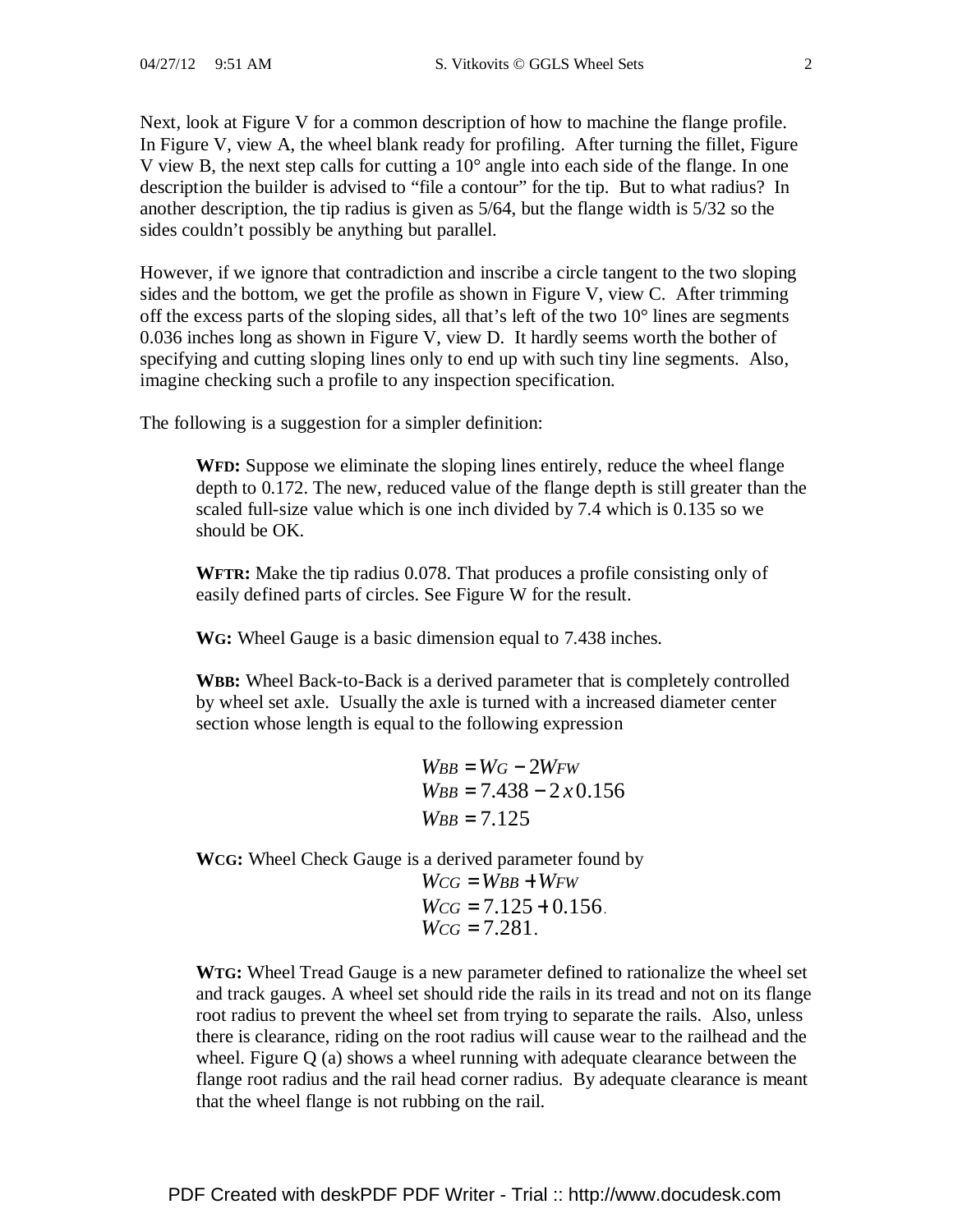The wheel tread gauge is defined as the sum of the wheel gauge and twice the flange root radius or

$$
WTG = WG + 2WRR
$$
  
 
$$
WTG = 7.438 + 2 x 0.094
$$
  
 
$$
WTG = 7.625.
$$

#### **Rails and Tracks**

**TGT:** The Track Gauge, Tangent along with the Wheel gauge are two major parameters since they define the rolling stock and the track it rides on. The popular value of 7½ inch for 1 ½ scale along with a scaling ratio of 1:8 is not quite correct since full size gauge is 56½ inches and that divided by 8 is 7.063. We use 7.56 and that choice makes the scaling ratio

$$
\eta = \frac{56.5}{7.56} = 7.471
$$
 or let's make it 7.4.

**RHCR:** Rail Head Corner Radius, has not been covered anywhere. Measurement of a common one inch high steel rail gives a value of 0.0625. This is the rounding of the corner of the rail head.

**RFW:** Rail foot Width is a measured quantity of 0.9.

**RHW:** Rail Head Width is a measured quantity of 0.5

**RH:** Rail Height is a measured quantity of 1.0

**TTG:** Track Tread Gauge is the distance from the right to left rail head tread and is defined by

$$
TTG = TG + 2THR
$$
  
\n
$$
TTG = 7.563 + 2x0.0625
$$
  
\n
$$
TTG = 7.688.
$$

Now we can check the clearance between the wheel tread gauge with the track tread gauge.

> *Tread GaugeClearance* = *TTG* −*WTG Tread GaugeClearance* = 7.688 − 7.625 *Tread GaugeClearance* = 0.063.

When the wheel set is centered on the rails, there is approximately 0.031 clearance on each side. Using a wheel set with a root radius of 0.094 on a track with 7.500 gauge results in a clearance of zero.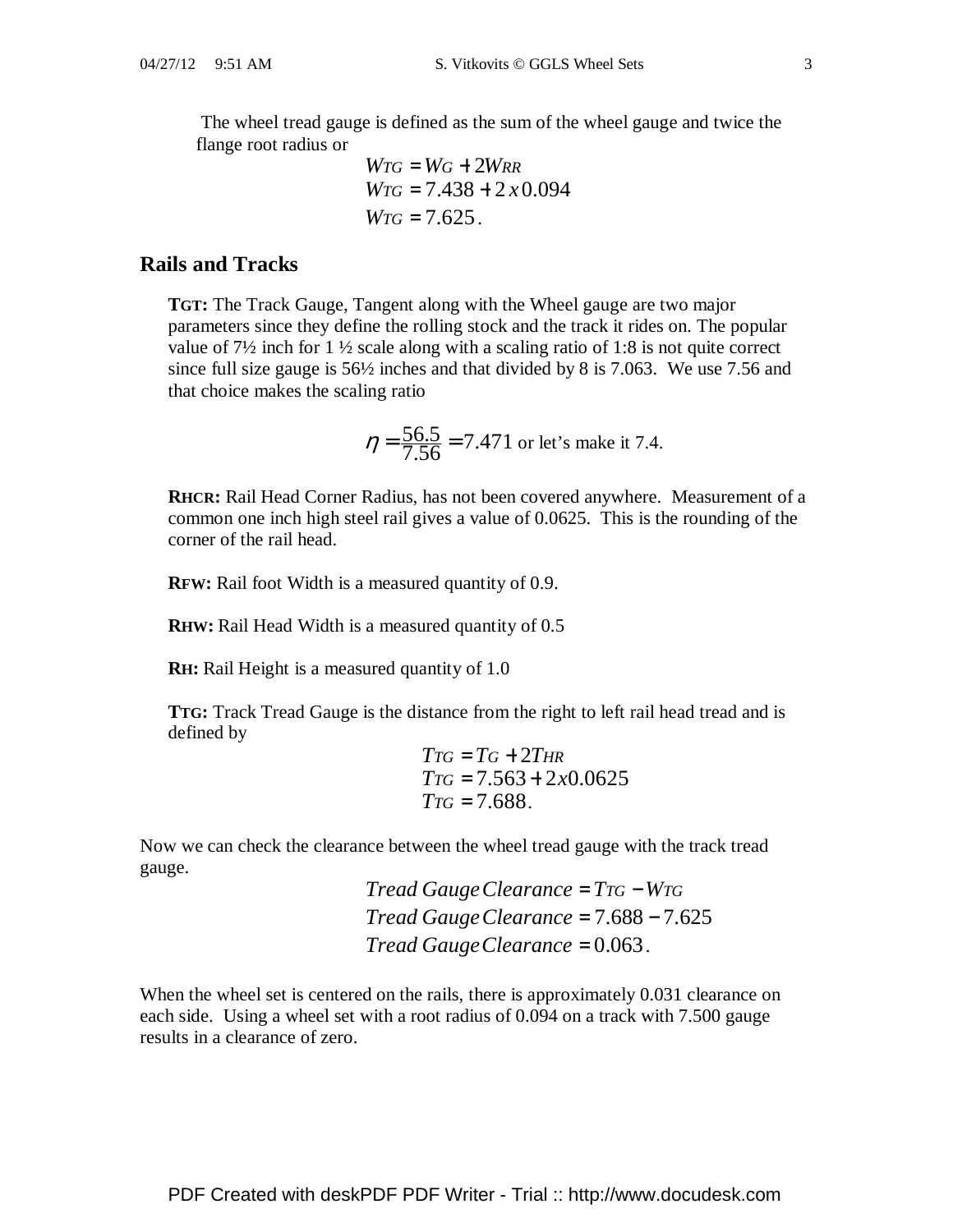**RA:** The rail angle is determined by the use of Rolls Model plastic tie plates that rotate the rails inward by about 1.4 degrees as well as approximately spacing the rails.

### **Lateral Turnout Parameters**

**FwY:** The space between the rail and guard rail is the flangeway and is determined from

$$
Fwr = WFW + WRR
$$

$$
Fwr = 0.16 + 0.09
$$

$$
Fwr = 0.25
$$

The same value is used for frog flangeways.

**TCG:** Track Check Gauge is a calculated parameter defined by

$$
T_{CG} = T_G - F_{WY}
$$
  
\n
$$
T_{CG} = 7.563 - 0.25
$$
  
\n
$$
T_{CG} = 7.313.
$$

**TS:** Track Span is a calculated parameter defined by

$$
Ts = TG - 2FwY
$$
  
\n
$$
Ts = 7.56 - 0.5
$$
  
\n
$$
Ts = 7.06
$$

### **Track Gauging In the Turnout**

The most critical place for correct gauging is in the turnout. Now that we have discussed the wheel and track parameters, a closer look can be taken at the turnout gauging issues. The dimensions in the lateral direction are very critical for safe and smooth running of the turnout.

If there is a problem with derailments at a turnout frog, the first thing to do is verify that the track check gauge is greater than the wheel check gauge, but not so great that the track span becomes greater that the wheel back-to-back. Let's check the numbers. The Check Gauge Clearance is the difference between the wheel and track check gauges

Check *Gauge Clearance* = 
$$
Tcc
$$
 –  $Wcc$